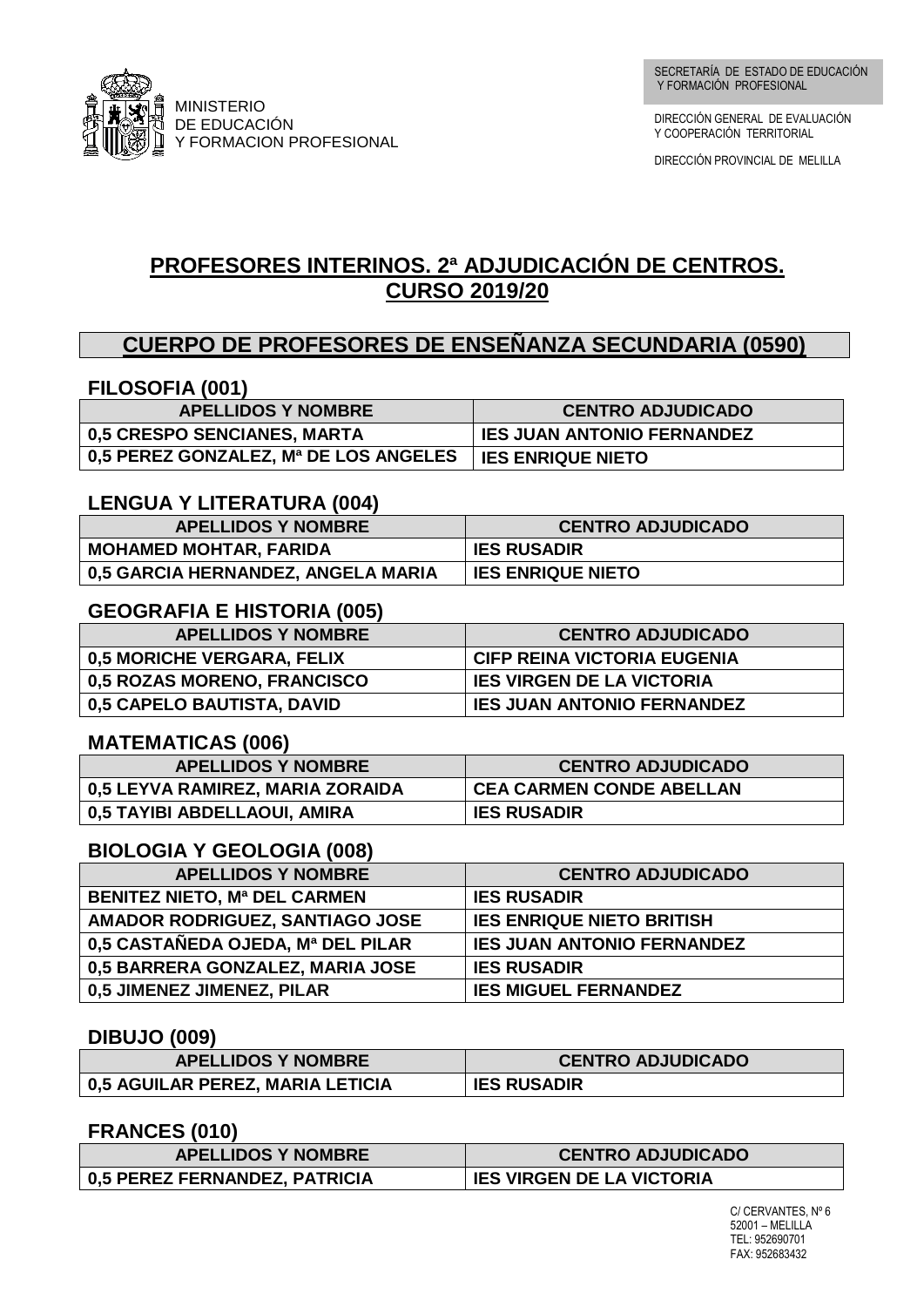

#### **INGLES (011)**

| <b>APELLIDOS Y NOMBRE</b>            | <b>CENTRO ADJUDICADO</b>           |
|--------------------------------------|------------------------------------|
| POLA ALONSO, BEATRIZ                 | <b>IES ENRIQUE NIETO</b>           |
| 0,5 HACH AMAR, IDRISSI, NAWAL        | <b>IES RUSADIR</b>                 |
| 0,5 ALONSO BRETONES, ANDRES          | <b>IES VIRGEN DE LA VICTORIA</b>   |
| 0,5 CORRALES RIOS, URSULA            | <b>CIFP REINA VICTORIA EUGENIA</b> |
| 0,5 DE LA FUENTE GONZALEZ, Mª ESTHER | <b>IES ENRIQUE NIETO</b>           |

#### **MUSICA (016)**

| <b>APELLIDOS Y NOMBRE</b>    | <b>CENTRO ADJUDICADO</b>         |
|------------------------------|----------------------------------|
| 0,5 GARCIA BLANCO, ANA BELEN | <b>IES ENRIQUE NIETO</b>         |
| 0,5 CALVERA MESEGUER, DIEGO  | <b>IES VIRGEN DE LA VICTORIA</b> |
| 0,5 GONZALEZ RUIZ, PATRICIA  | <b>IES MIGUEL FERNANDEZ</b>      |

#### **EDUCACION FISICA (017)**

| <b>APELLIDOS Y NOMBRE</b>          | <b>CENTRO ADJUDICADO</b>          |
|------------------------------------|-----------------------------------|
| <b>MOHAMED MOHAMED, KAMAL</b>      | <b>IES JUAN ANTONIO FERNANDEZ</b> |
| 0,5 LOPEZ DE LA TORRE, JOSE LUIS   | <b>IES RUSADIR</b>                |
| 0,5 FERNANDEZ BOTEJARA, JESUS MAN. | <b>IES LEOPOLDO QUEIPO</b>        |

#### **ORIENTACION EDUCATIVA (018)**

| <b>APELLIDOS Y NOMBRE</b>   | <b>CENTRO ADJUDICADO</b>        |
|-----------------------------|---------------------------------|
| 0,5 MARTINEZ MORENO, AMPARO | <b>CEA CARMEN CONDE ABELLAN</b> |

#### **TECNOLOGIA (019)**

| <b>APELLIDOS Y NOMBRE</b>  | <b>CENTRO ADJUDICADO</b>   |
|----------------------------|----------------------------|
| <b>JIMENO MUÑOZ, PEDRO</b> | <b>IES LEOPOLDO QUEIPO</b> |

#### **ECONOMIA (061)**

| <b>APELLIDOS Y NOMBRE</b>   | <b>CENTRO ADJUDICADO</b>         |
|-----------------------------|----------------------------------|
| <b>MOHAMED MIMON, MEYIT</b> | <b>IES RUSADIR</b>               |
| 0,5 REYES RUIZ, PEDRO DENEB | <b>IES ENRIQUE NIETO BRITISH</b> |
| 0,5 MOHAND MOHAND, KARIMA   | <b>IES MIGUEL FERNANDEZ</b>      |

#### **ADMINISTRACION DE EMPRESAS (101)**

| <b>APELLIDOS Y NOMBRE</b>        | <b>CENTRO ADJUDICADO</b>   |
|----------------------------------|----------------------------|
| 0,5 ABDELAZIZ M. UARIACHI, DUNIA | <b>IES LEOPOLDO QUEIPO</b> |

#### **INTERVENCION SOCIOCOMUNITARIA (108)**

| <b>APELLIDOS Y NOMBRE</b>    | <b>CENTRO ADJUDICADO</b> |
|------------------------------|--------------------------|
| <b>ORELLANA ROMAN, IRENE</b> | <b>IES ENRIQUE NIETO</b> |

#### **ORG Y PROCESO DE MANTENIMIENTO DE VEHICULOS (111)**

| <b>APELLIDOS Y NOMBRE</b> | <b>CENTRO ADJUDICADO</b>           |
|---------------------------|------------------------------------|
| 0,5 MOHAMED AMAR, AHMIDA  | <b>CIFP REINA VICTORIA EUGENIA</b> |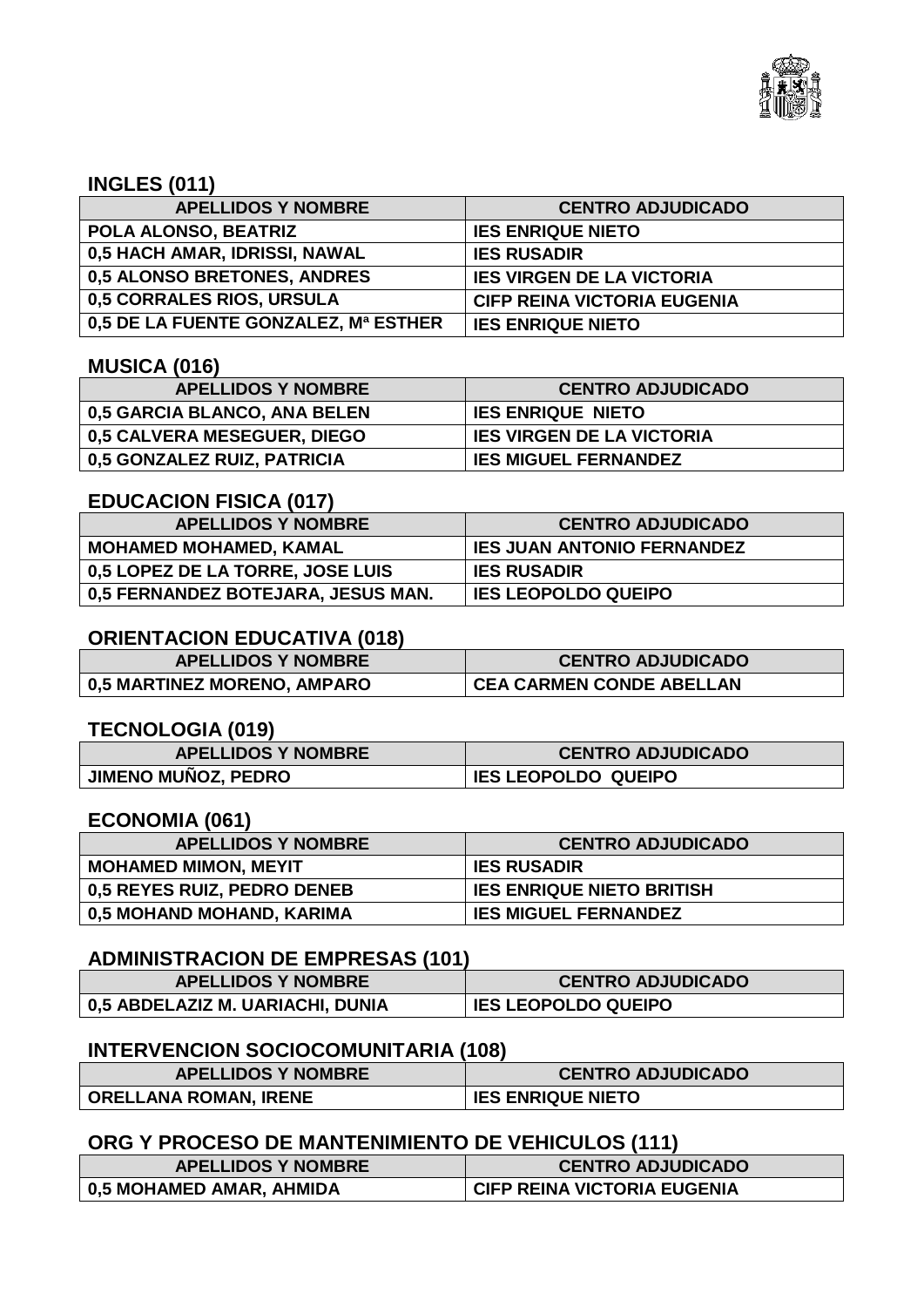

### **CUERPO DE PROF. TÉCNICOS DE FORMACIÓN PROFESIONAL (0591)**

#### **COCINA Y PASTELERIA (201)**

| <b>APELLIDOS Y NOMBRE</b>      | <b>CENTRO ADJUDICADO</b>          |
|--------------------------------|-----------------------------------|
| <b>CASAÑAS VICO, JUAN JOSE</b> | <b>IES JUAN ANTONIO FERNANDEZ</b> |

#### **FABRIC. E INSTALACION DE CARPINTERIA Y MUEBLE (204)**

| <b>APELLIDOS Y NOMBRE</b>    | <b>CENTRO ADJUDICADO</b> |
|------------------------------|--------------------------|
| <b>CANTON FLANDES, PABLO</b> | <b>ESCUELA DE ARTE</b>   |

#### **INSTALACION Y MANT DE EQ. TERMICOS Y FLUIDOS (205)**

| <b>APELLIDOS Y NOMBRE</b> | <b>CENTRO ADJUDICADO</b> |
|---------------------------|--------------------------|
| 0,5 ABDERRAMAN MOH, HAMED | <b>IES RUSADIR</b>       |

#### **INSTALACIONES ELECTROTECNICAS (206)**

| <b>APELLIDOS Y NOMBRE</b>  | <b>CENTRO ADJUDICADO</b> |
|----------------------------|--------------------------|
| <b>MOHAMED AMAR, NABIL</b> | <b>IES ENRIQUE NIETO</b> |

#### **MANTENIMIENTO DE VEHICULOS (209)**

| <b>APELLIDOS Y NOMBRE</b>  | <b>CENTRO ADJUDICADO</b>           |
|----------------------------|------------------------------------|
| 0,5 REY MOYANO, JOSE MARIA | <b>CIFP REINA VICTORIA EUGENIA</b> |

#### **OPERACIONES Y EQUIPOS DE PRODUCCION AGRARIA (216)**

| <b>APELLIDOS Y NOMBRE</b>      | <b>CENTRO ADJUDICADO</b>          |
|--------------------------------|-----------------------------------|
| <b>SANTAELLA TIZON, MIGUEL</b> | <b>IES JUAN ANTONIO FERNANDEZ</b> |

#### **PROCESOS COMERCIALES (221)**

| <b>APELLIDOS Y NOMBRE</b>          | <b>CENTRO ADJUDICADO</b>           |
|------------------------------------|------------------------------------|
| 0,5 MONTESINOS CLARO, CLEMENCIA A. | <b>CIFP REINA VICTORIA EUGENIA</b> |

#### **ARTES GRAFICAS (223)**

| <b>APELLIDOS Y NOMBRE</b>     | <b>CENTRO ADJUDICADO</b> |
|-------------------------------|--------------------------|
| <b>GARCIA RUBIO, CAROLINA</b> | <b>ESCUELA DE ARTE</b>   |

#### **SERVICIOS A LA COMUNIDAD (225)**

| <b>APELLIDOS Y NOMBRE</b>               | <b>CENTRO ADJUDICADO</b>    |
|-----------------------------------------|-----------------------------|
| REYES ALVAREZ DE LOS CORRALES, Mª PILAR | UCOE                        |
| <b>CABRERA GARCIA, JOSEFA MARIA</b>     | UCOE                        |
| <b>URDIALES MOLINA, VANESSA</b>         | CIFP REINA VICTORIA EUGENIA |
| <b>BAGDADI MOHAMED, HASSAN</b>          | <b>IES ENRIQUE NIETO</b>    |

#### **SERVICIOS DE RESTAURACION (226)**

| <b>APELLIDOS Y NOMBRE</b>      | <b>CENTRO ADJUDICADO</b>          |
|--------------------------------|-----------------------------------|
| 0,5 ANTONIO PRIETO, JOSE DAVID | <b>IES JUAN ANTONIO FERNANDEZ</b> |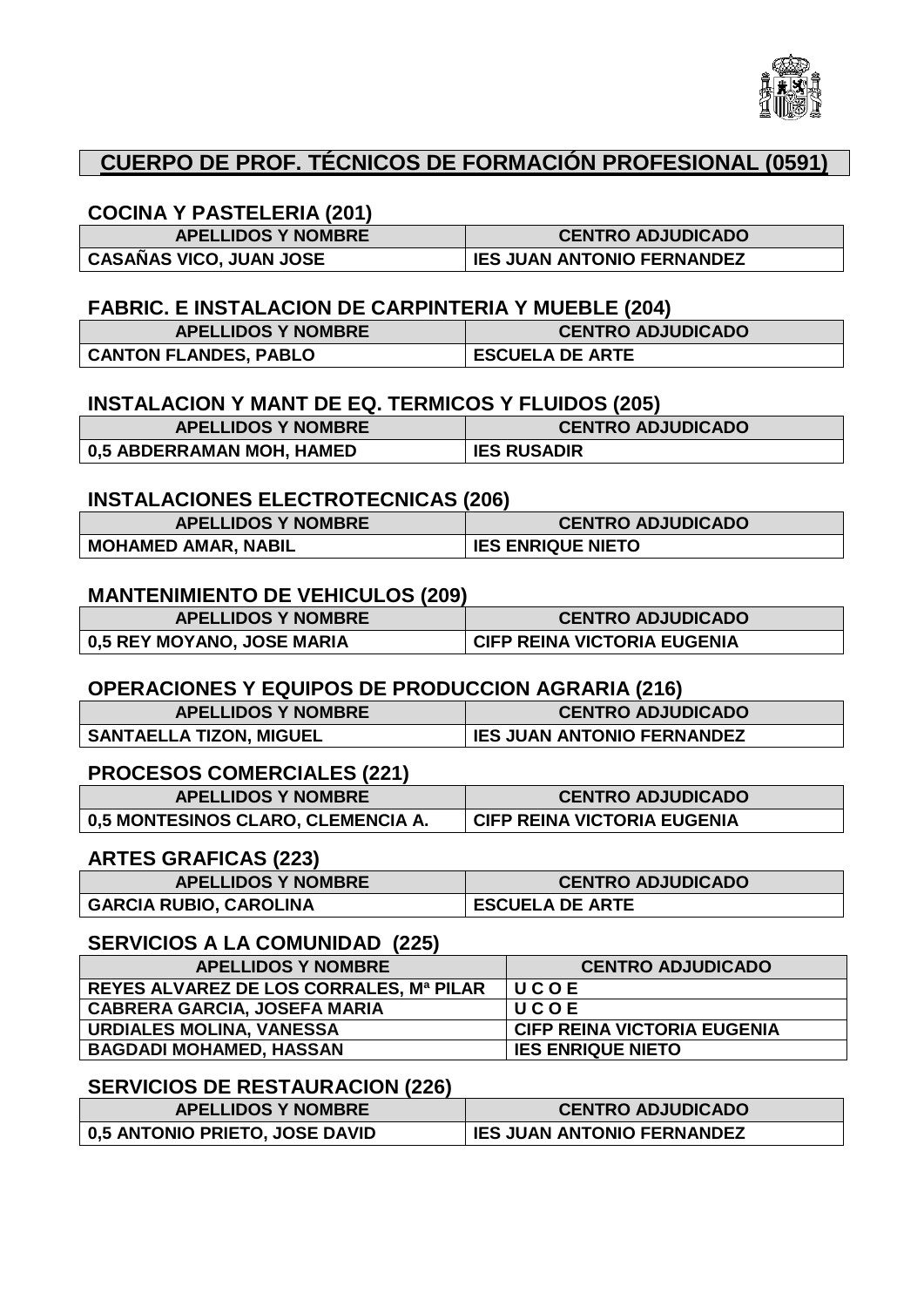

### **SISTEMAS Y APLICACIONES INFORMATICAS (227)**

| <b>APELLIDOS Y NOMBRE</b>        | <b>CENTRO ADJUDICADO</b>        |
|----------------------------------|---------------------------------|
| <b>PEREZ SUAREZ, JOSE JAVIER</b> | <b>CEA CARMEN CONDE ABELLAN</b> |
| <b>0,5 ALVAREZ LUQUE, JULIO</b>  | <b>IES LEOPOLDO QUEIPO</b>      |

### **CUERPO DE PROFESORES DE MÚSICA Y ARTES ESCENICAS (0594)**

| <b>ESPECIALIDAD</b>    | <b>APELLIDOS Y NOMBRE</b>             | <b>JORNADA</b>  |
|------------------------|---------------------------------------|-----------------|
| <b>PERCUSION (422)</b> | <b>GALLEGO ARANDA, ARMANDO</b>        | <b>COMPLETA</b> |
| <b>PIANO (423)</b>     | <b>MARTINEZ LOPEZ, FRANCISCO LUIS</b> | <b>COMPLETA</b> |
| TROMBON (426)          | <b>MARTIN VALLEJO, TANIA</b>          | <b>MEDIA</b>    |

### **CUERPO DE PROFESORES DE ARTES PLASTICAS Y DISEÑO (595)**

| <b>ESPECIALIDAD</b>            | <b>APELLIDOS Y NOMBRE</b>                       |
|--------------------------------|-------------------------------------------------|
| <b>HISTORIA DEL ARTE (516)</b> | <b>PRIETO ALONSO, MARIA LUZ</b><br><b>MEDIA</b> |

# **CUERPO DE M. DE TALLER DE ARTES PLASTICAS Y DISEÑO (596)**

| <b>ESPECIALIDAD</b>            | <b>APELLIDOS Y NOMBRE</b>       |
|--------------------------------|---------------------------------|
| TALLA EN PIEDRA Y MADERA (612) | <b>PRIETO ALONSO, MARIA LUZ</b> |

# **CUERPO DE MAESTROS (0597)**

### **EDUCACION INFANTIL BILINGÜE (031)**

| <b>APELLIDOS Y NOMBRE</b>       | <b>CENTRO ADJUDICADO</b>    |
|---------------------------------|-----------------------------|
| <b>MURILLO GUERRERO, MARIA</b>  | <b>CEIP HIPODROMO</b>       |
| <b>GUERRERO SANCHEZ, TAMARA</b> | <b>CEIP REYES CATOLICOS</b> |

### **LENGUA EXTRANJERA. INGLÉS (032)**

| <b>APELLIDOS Y NOMBRE</b>         | <b>CENTRO ADJUDICADO</b>        |
|-----------------------------------|---------------------------------|
| DE TORO BRIGIDO, IGNACIO FERNANDO | <b>CEIP JUAN CARO</b>           |
| 0,5 RUBIO ALCAIDE, MONICA         | <b>CEIP GABRIEL DE MORALES</b>  |
| 0,5 PEREZ ALDEGUER, Mª TERESA     | <b>CEIP REYES CATOLICOS</b>     |
| 0,5 VISIEDO HERRERA, ELSA MARIA   | <b>CEA CARMEN CONDE ABELLAN</b> |
| 0,5 POZO CORTES, IVAN             | <b>CEIP HIPODROMO</b>           |